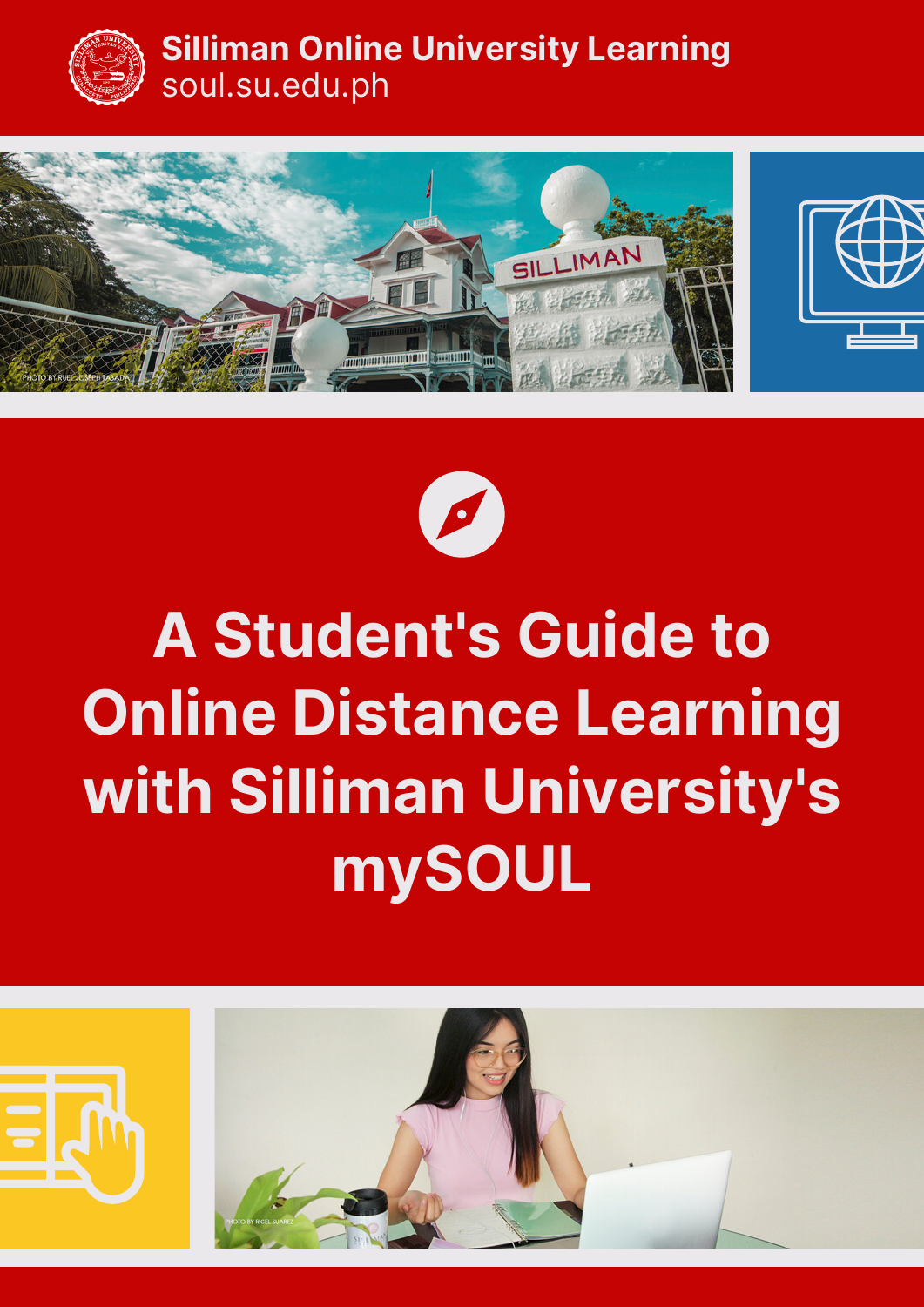

### **Silliman Online University Learning** soul.su.edu.ph



# **Introducing: mySOUL**

mySOUL, which stands for Silliman Online University Learning, is the **official online distance learning (ODL) platform** of Silliman University (SU).

It is a web-based learning management system that holds the virtual classrooms of different subjects.

It is accessible at **https://soul.su.edu.ph**.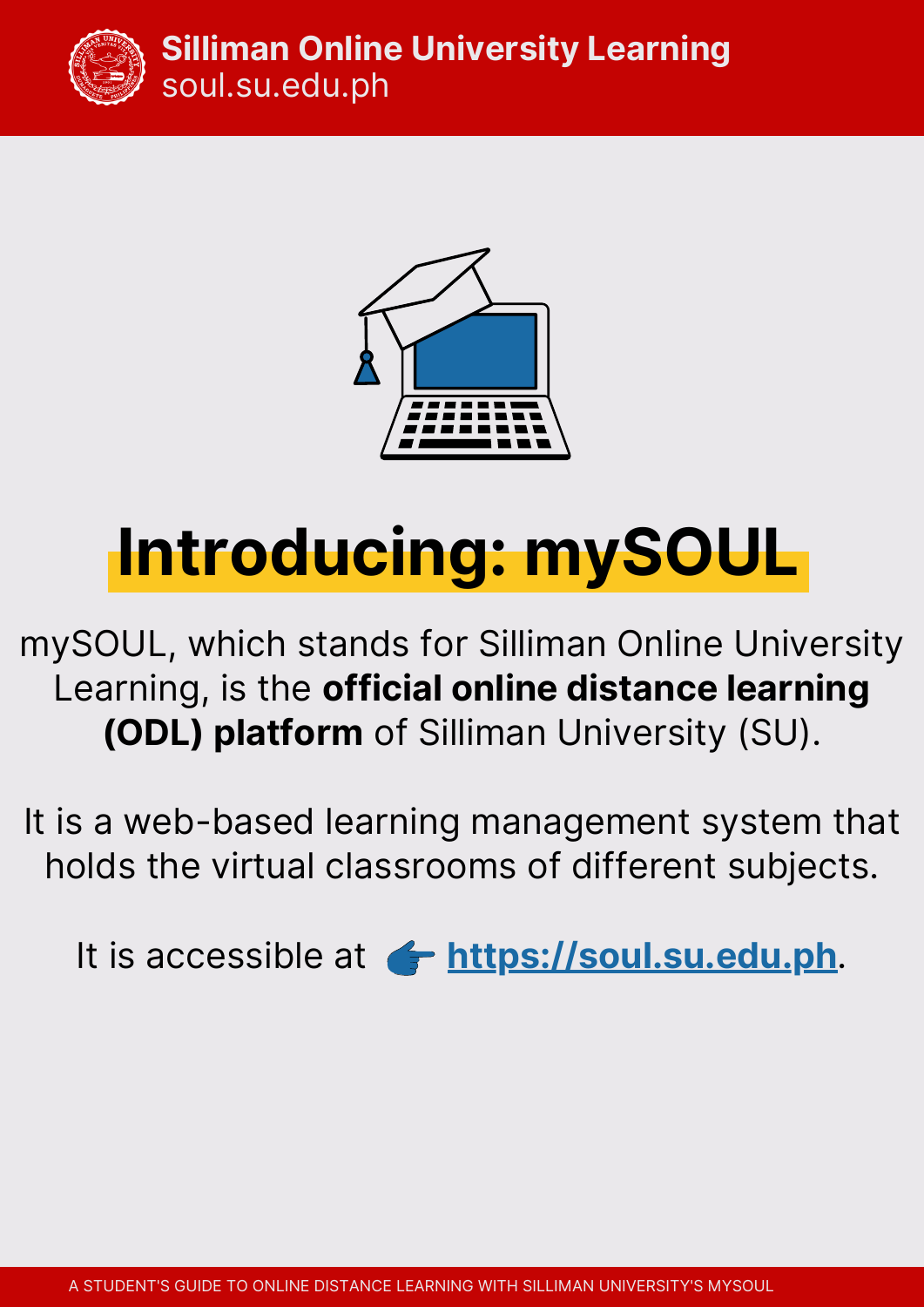



# **Transition to ODL**

Students don't have to physically be at the SU campus because classes for the **first semester of SY 2020-2021** will be done through mySOUL.

Once students receive a confirmation that they are officially enrolled, they can now activate their mySOUL account to access their virtual classrooms.

Click here to know how to activate your mySOUL account **+** https://bit.ly/ActivatemySOUL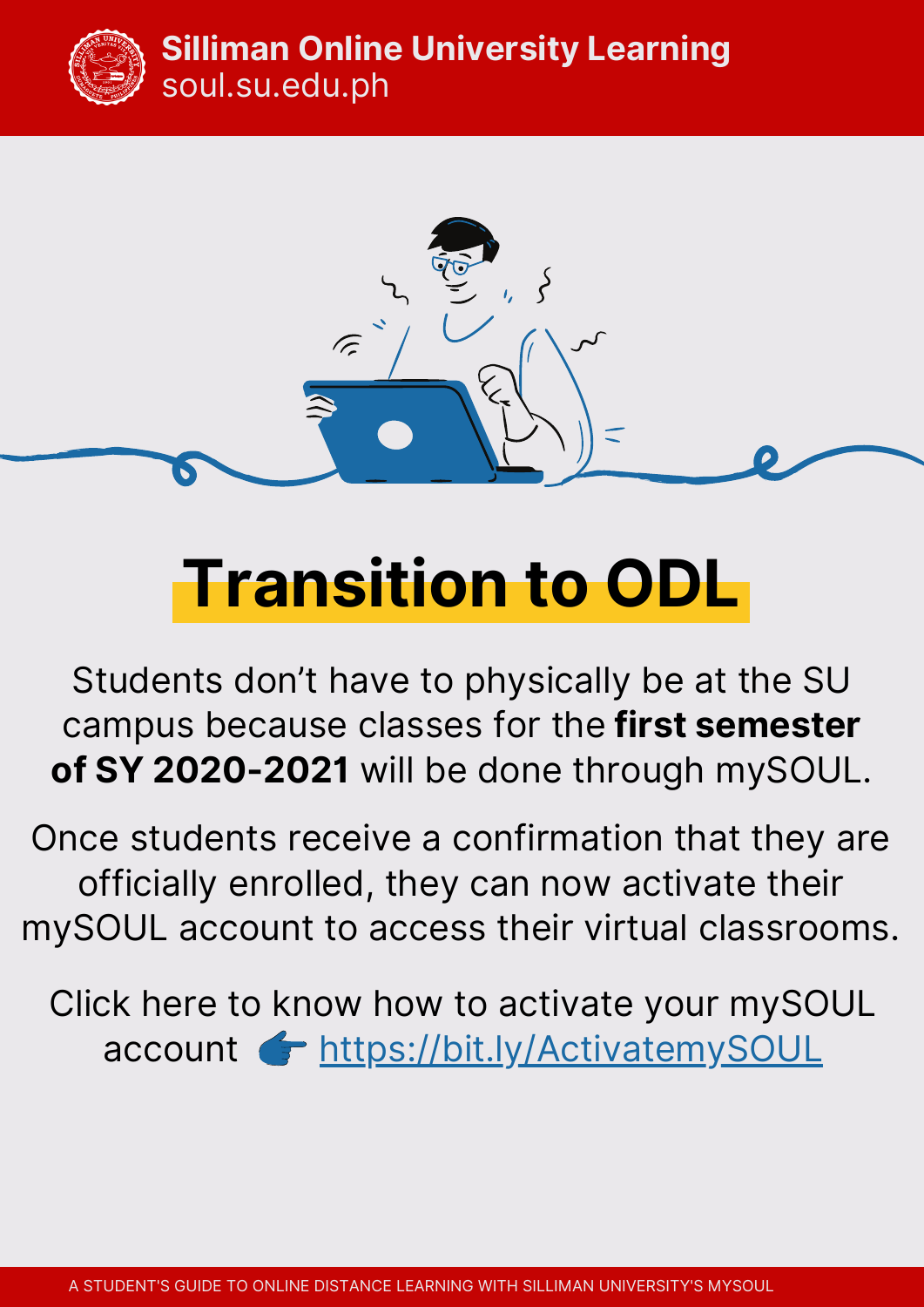

# **mySOUL: your ODL partner**

When you access your mySOUL account, you will see the different virtual classrooms of the courses/subjects that you are enrolled in.

Each subject is handled by a teacher trained in using mySOUL. When you check the lessons prepared by the teacher, you can see varied activities to fulfill in the course.

Teachers prepare virtual classes in mySOUL patterned after the face-to-face curriculum but customized in such a way that learning resources and activities can be done **synchronously and asynchronously**, without having to compromise the intended learning outcomes of the course.



A STUDENT'S GUIDE TO ONLINE DISTANCE LEARNING WITH SILLIMAN UNIVERSITY'S MYSOUL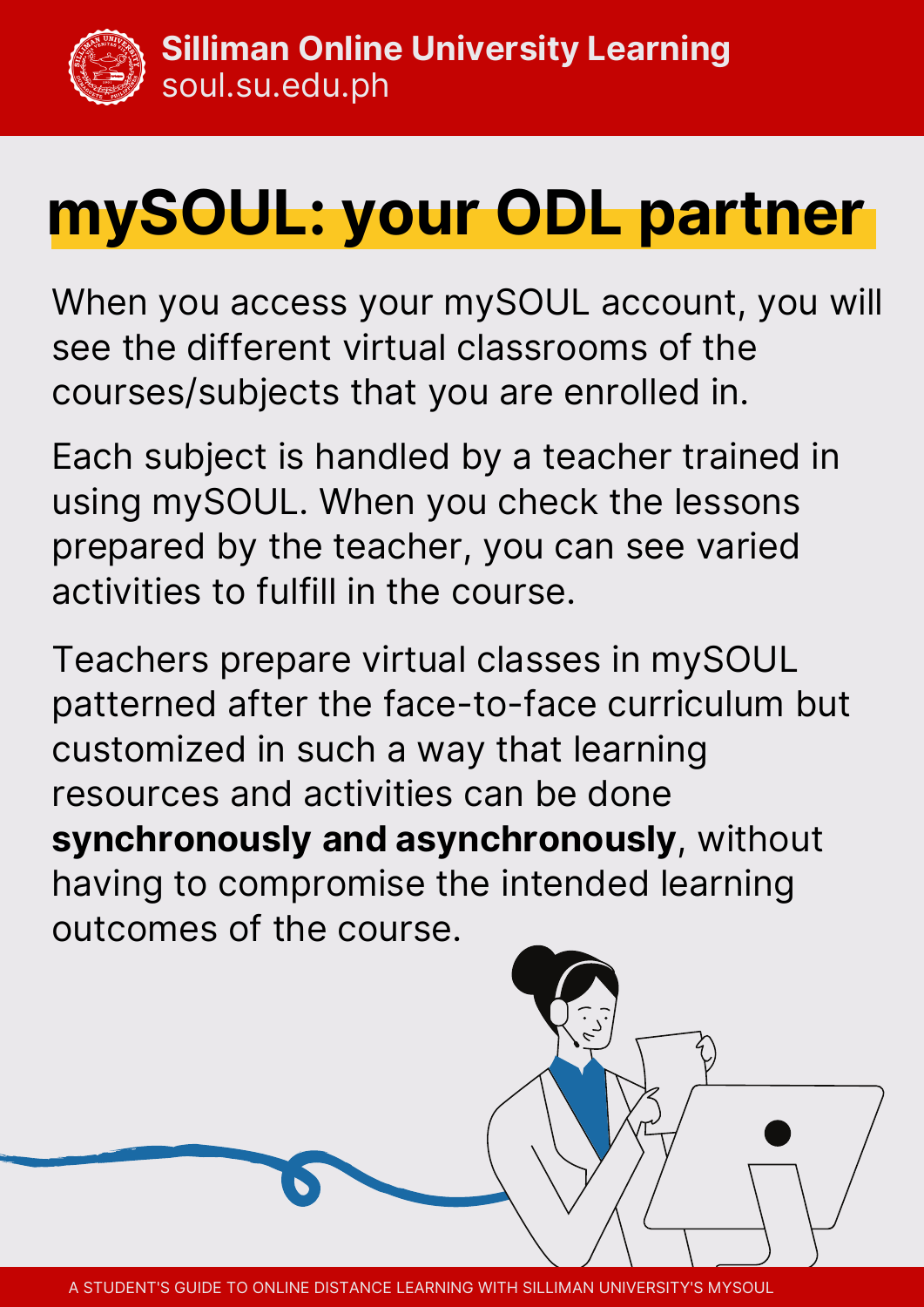

## **Synchronous + Asynchronous**



You don't have to be online all the time to meet class requirements. **Synchronous activities**, done online in real-time, are **scheduled once or twice a week**. This means **most of the other activities can be done on your own (asynchronous)** and you can prepare your internet data for scheduled real-time activities. In that way, you can save internet data and avoid internet disconnection during online activities and meetings.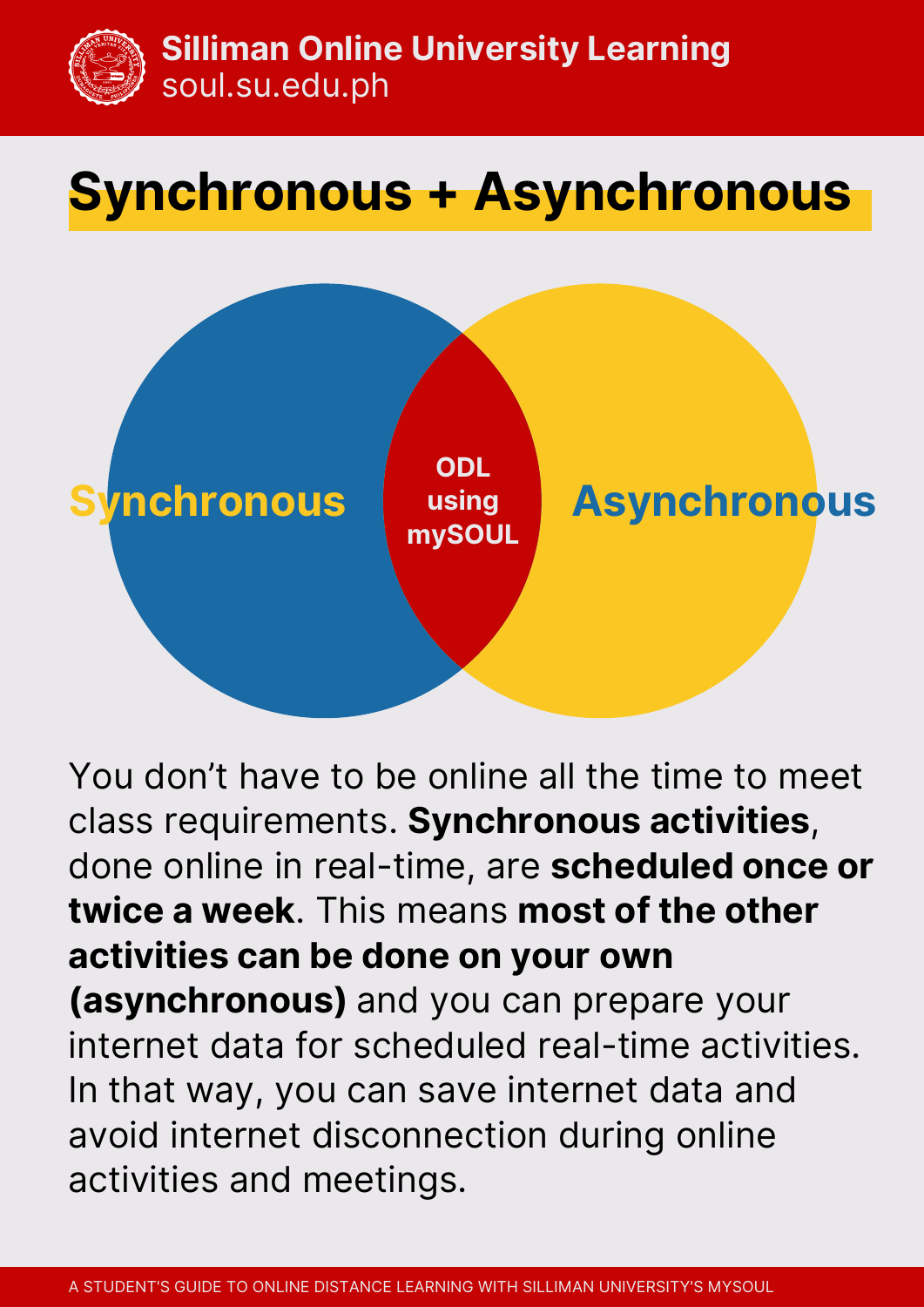## **Synchronous activities**

Synchronous activities are done when students and the teacher are **online at the same time** in mySOUL, following the class schedule. Students perform the activities within that schedule.

Students are required to log-in in mySOUL during the class schedule, and attendance is checked. Teachers are expected to log-in during their class schedules.

Examples:

- video conferencing (oral recitation, reporting using file/screen-sharing, demonstration, group-work using break-out sessions, document-sharing) and chat (by class or by group)
- scheduled exam

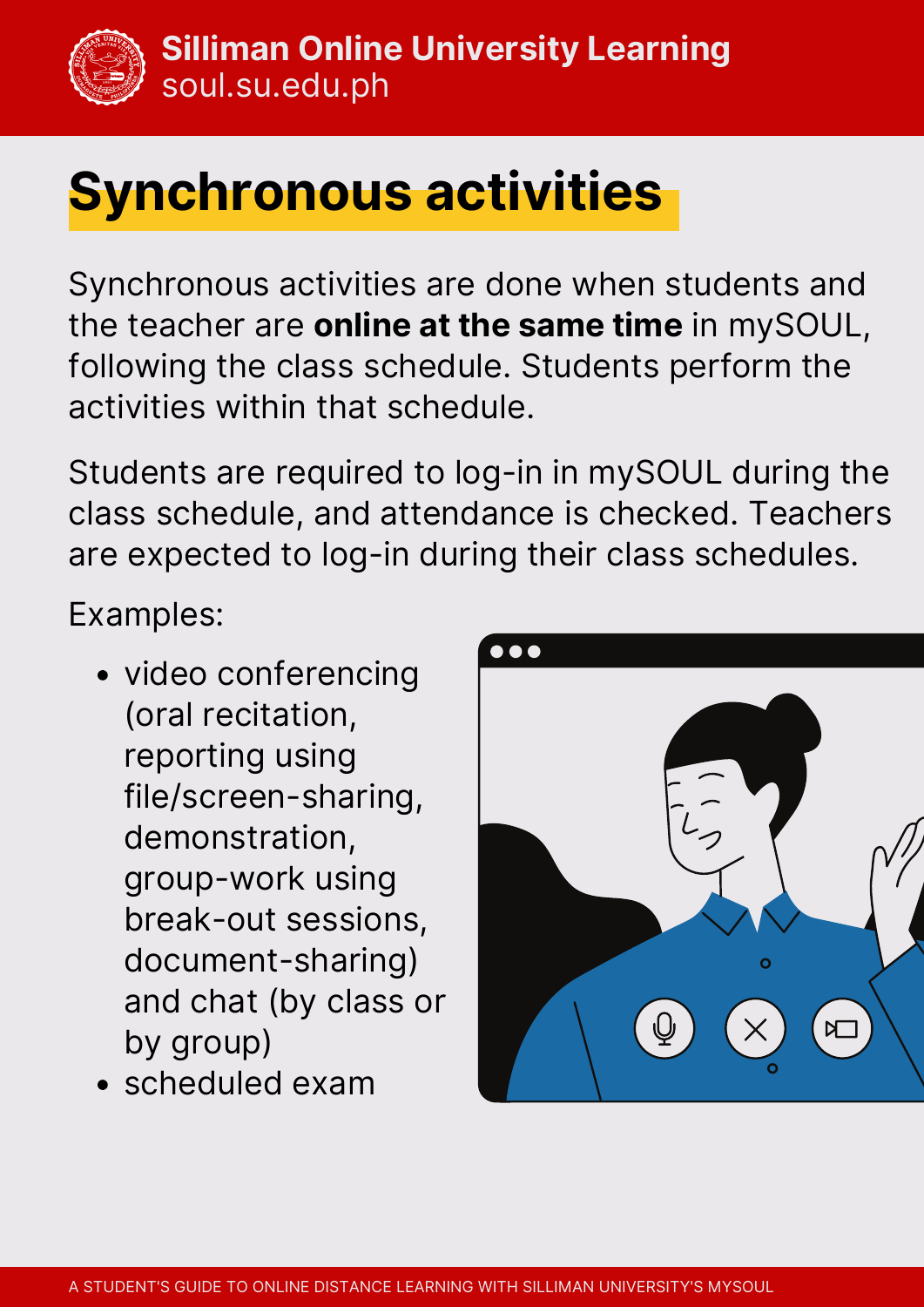

## **Asynchronous activities**

Asynchronous activities are done when students and teachers are **not** online in mySOUL **at the same time**. Students perform activities, read, and download resources, and communicate with teachers and classmates at their own time within the time frame set by the teacher.

Students are not required to log-in in mySOUL during the class schedule for asynchronous activities, but teachers are expected to log-in during their class schedule to monitor student progress, check assignments, review scores, grade essays and other forms of assessment, respond to messages, adjust/modify resources and activities, among others. Teachers must deliberately design asynchronous activities with less screen time among the students.

Examples:

- watching recorded lecture videos
- assignments
- private messaging
- scheduled group work
- case studies and term papers
- other performance-based activities that can be performed with or without the Internet at the student's own pace

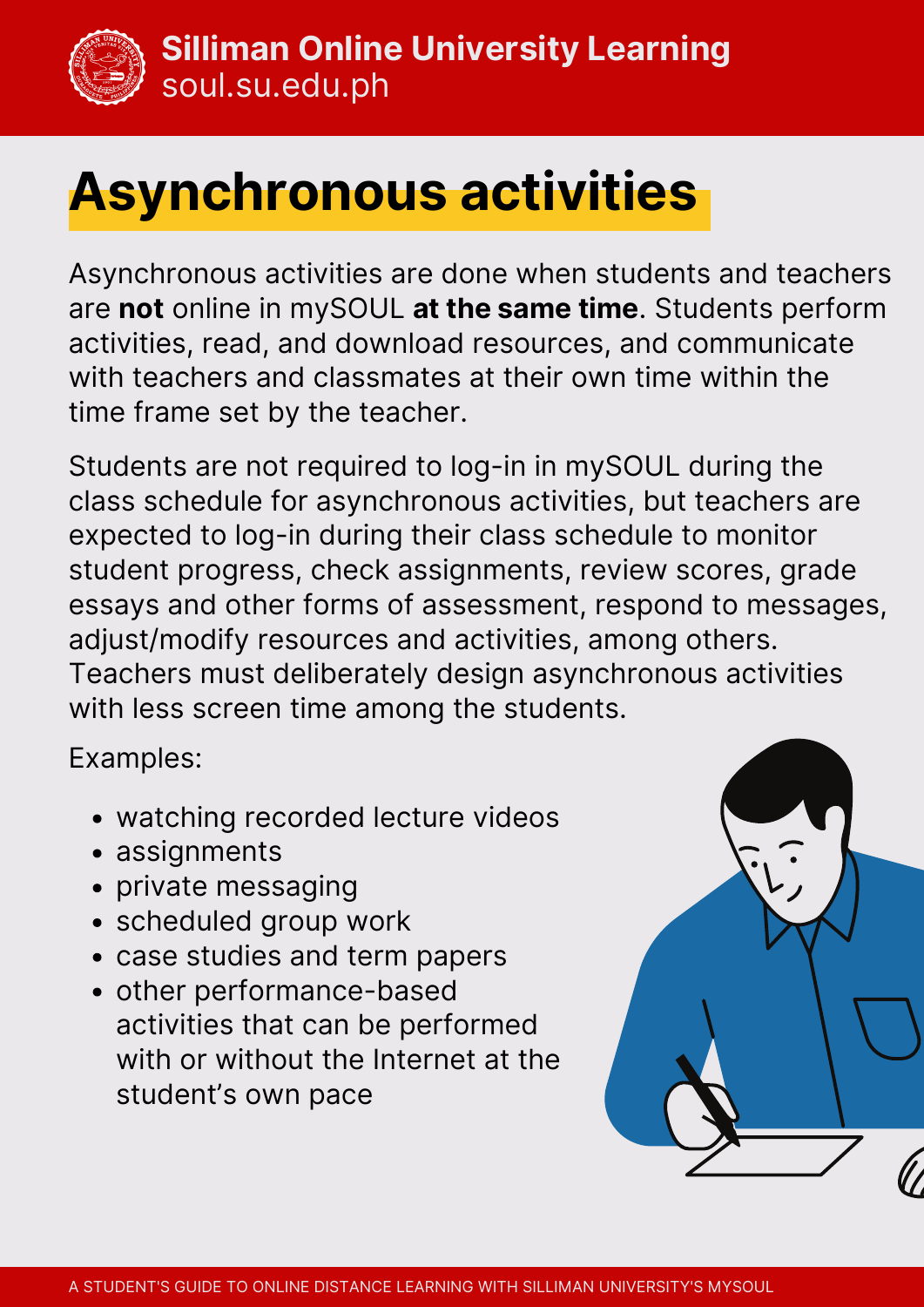

# **ODL Checklist**

### **Desktop PC or laptop**

When it comes to devices, desktop PCs and laptops are best used for activities both online and offline. Tablets and smartphones are limited in use for viewing and downloading of resources.

### **Headset with microphone**

It is also important that learners have a headset with a microphone in order for them to actively participate in video-conferencing activities.

### **4 Mbps bandwidth or higher**

A constant bandwidth of 2 Mbps is the minimum requirement, but we have to understand that internet connection fluctuates. Thus, it is recommended that a 4 Mbps bandwidth or higher is available.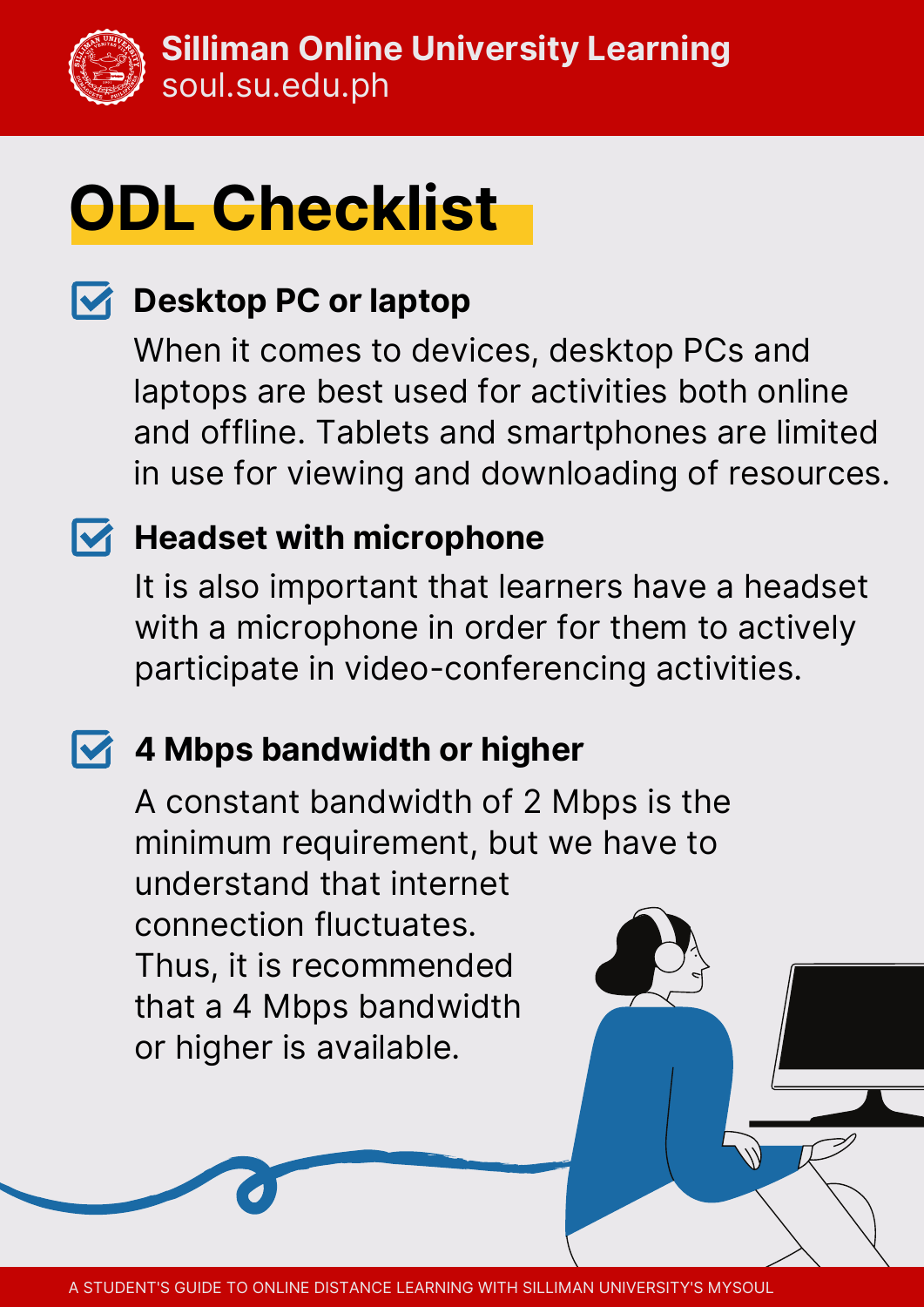# **Mobile app**

You can also download the mobile app "**Blackboard Open LMS**" (for iOS users) or "**Open LMS**" (for Android users) so that you can easily access course/subject contents, quickly find and contact classmates and teachers, and receive instant notifications of messages and other events.

For iOS users: After downloading the app, you must email mySOUL@su.edu.ph to get your log-in details.

For Android users: After downloading the app, type in mySOUL's address (https://soul.su.edu.ph) then log-in using your SU email address.

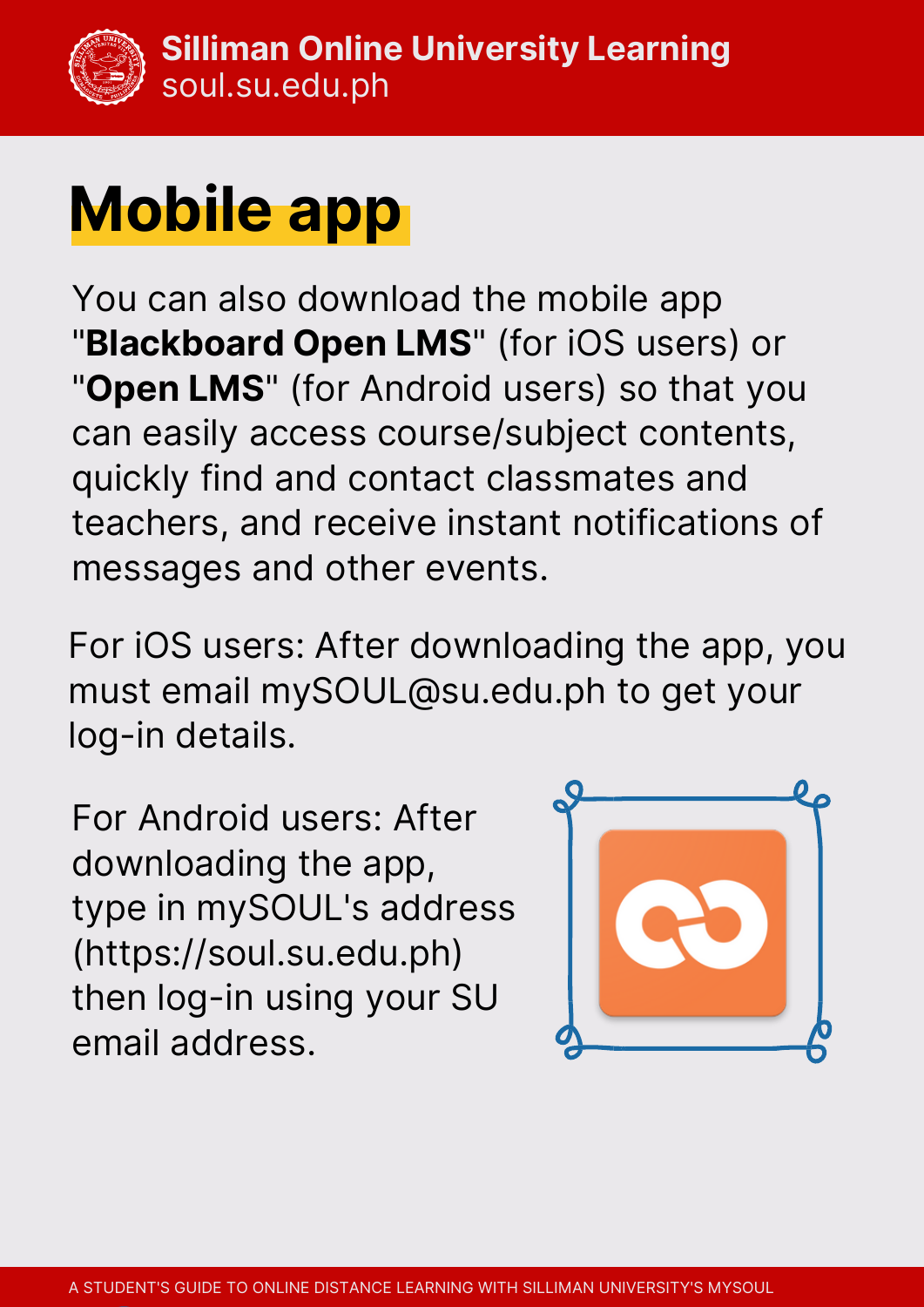mySOUL continues to serve the commitment of SU to provide quality and holistic education by putting the **learners**, from Kindergarten to the Graduate School, at the **heart of the teaching-learning process**.

With mySOUL, students are given **PRIME** importance.

Promotes independent learning

**R**

**P**

Redefines social interaction

Incorporates student services

**M**

**I**

Maintains SU's fidelity to its curriculum



Engages students to connect with ODL

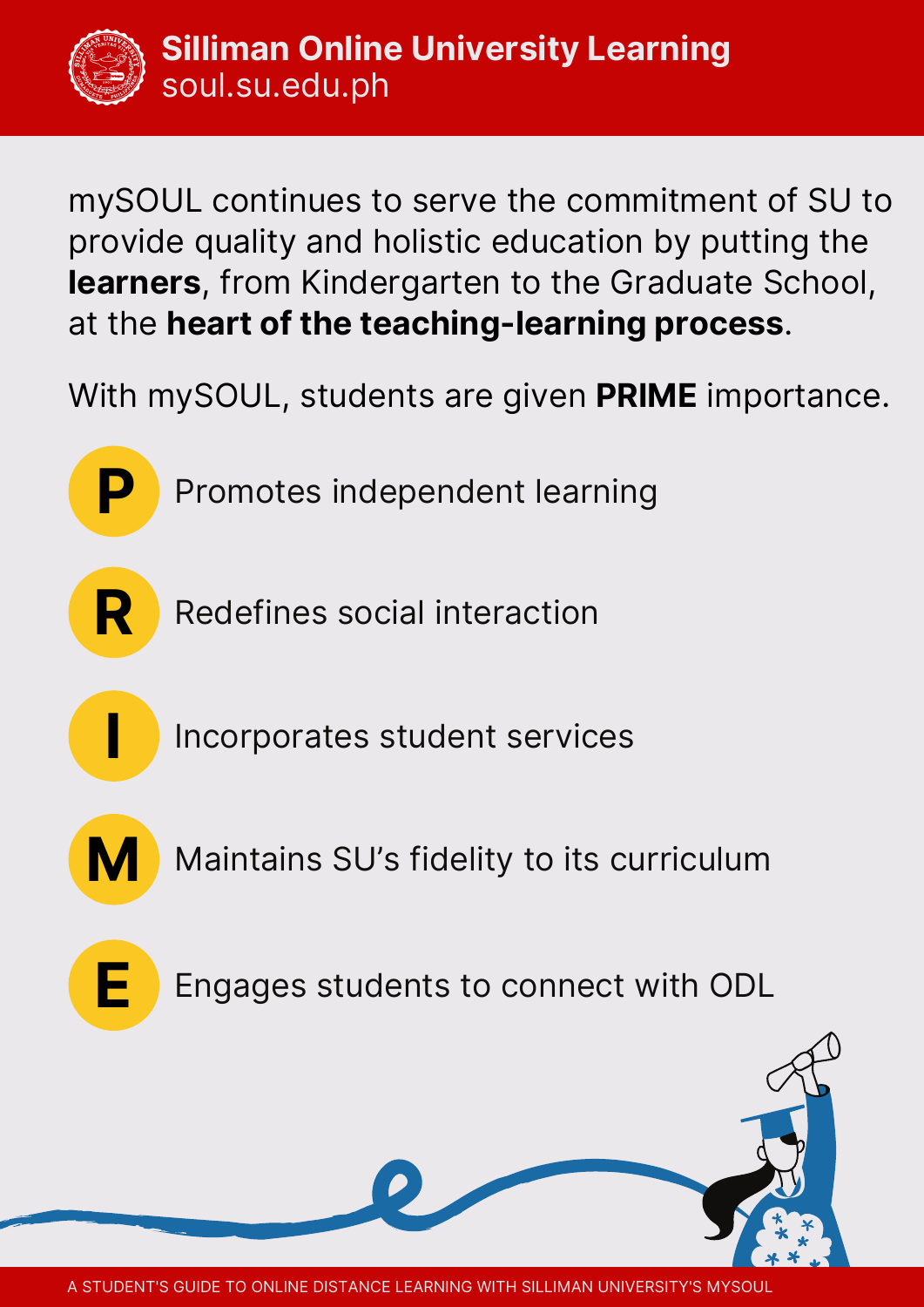

### **Promotes independent learning**

While ODL in mySOUL follows class-paced learning, mySOUL allows students to experience self-directed learning in a new and strategic way. mySOUL is able to maximize the abundant presence of valuable information, knowledge, concepts, and constructs available in the internet. In this manner, students will have various options to support their own pace and style of learning.

### **Redefines social interaction**

While social interaction is challenged in this pandemic, the platform ensures dynamic, collaborative, and interactive activities between and among students and teachers.

### **Incorporates student services**

mySOUL is not a typical learning platform because it incorporates other key student services like tele-counseling (online guidance counseling), virtual library system, and more.

### **Maintains SU's fidelity to its curriculum**

At the "soul" of mySOUL is maintaining SU's fidelity to its curriculum, educational philosophy, and school mission: to be of service in promoting the well-being of society and the environment as it offers quality holistic education building competence, character, and faith.



#### **Engages students to connect with ODL**

mySOUL engages students in experiences that will create a sense of connection to SU's current modality of learning, which is online distance learning (ODL).